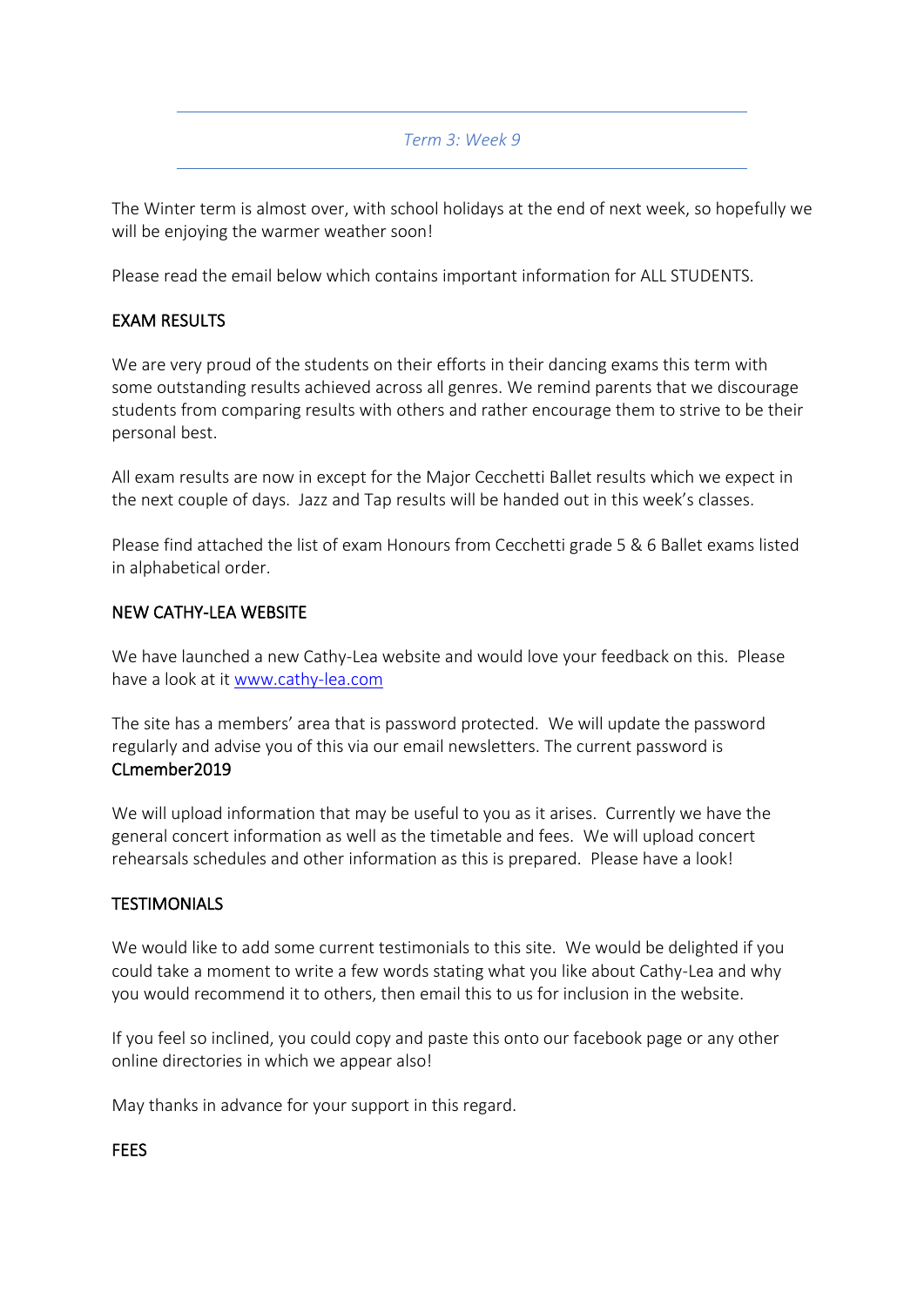Term 4 accounts were sent out yesterday. If you did not receive this, or is you have any questions about your account, please email [office@cathy-lea.com.](mailto:office@cathy-lea.com) Fees are due by Friday 11<sup>th</sup> October and accounts will revert to the Standard Rate after this date. (Note that it can take up to 2 working days for direct bank payments to process, so please allow this time when scheduling your payments).

# CONCERT BOND

I remind you that these were due at the end of August to the costume account (not the Cathy-Lea account) and without them paid, the costume ladies will not order concert costumes for your child. The amount is \$60- (regardless of how many classes your child takes) and is received as a promise from you that you will attend the compulsory concert rehearsals and pay all costume fees. The bond will cover the cost of at least one costume.

If you want to review the information about this, you can visit the members' area on our website. Please use STUDENT name and account number as a reference (they have had trouble reconciling some payments as people have listed parents' names)

# PHOTO DAY

Please find attached a flier for the Cathy-Lea Photo Day on Sunday 24<sup>th</sup> November. Please reserve this date. Once again we have the fabulous Belinda Strodder photographing our students. (Her wonderful photos are throughout our new website).

# CLASS DIVISION FOR CONCERTS

Centre (ballet students grade 3+)

The class division for concerts is attached. Pre-school classes will only perform in one concert. Junior classes perform in two concerts. All other classes are required to perform in all 4 shows.

## CALENDAR

|                                                                                                                                                                                                                                                               |  | Sat 21 <sup>st</sup> September Final day classes for term 3                                                     |                 |  |
|---------------------------------------------------------------------------------------------------------------------------------------------------------------------------------------------------------------------------------------------------------------|--|-----------------------------------------------------------------------------------------------------------------|-----------------|--|
| Theatres (elite students)                                                                                                                                                                                                                                     |  | Sat 21 <sup>st</sup> - Sun 29 <sup>th</sup> Sept Southern Dance Festival                                        | Carwatha / Drum |  |
| Term 4                                                                                                                                                                                                                                                        |  | Saturday, 5 October 2019 - Saturday, 7 December 2019                                                            |                 |  |
| Sat 5 <sup>th</sup> October                                                                                                                                                                                                                                   |  | Term 4 commences                                                                                                |                 |  |
| Sat 5 <sup>th</sup> October<br>SC and the set of the set of the set of the set of the set of the set of the set of the set of the set of the set of the set of the set of the set of the set of the set of the set of the set of the set of the set of the se |  | Cecchetti Choreographic Comp<br>(any interested students)                                                       | Doncaster       |  |
| Sun 13 <sup>th</sup> Oct<br>SC                                                                                                                                                                                                                                |  | SFD choreographic competition<br>(any interested students) entries close 11 <sup>th</sup> Sept www.comps-online | Doncaster       |  |
| Sun 27 <sup>th</sup> October                                                                                                                                                                                                                                  |  | Australian Ballet Master class                                                                                  | Aust Ballet     |  |